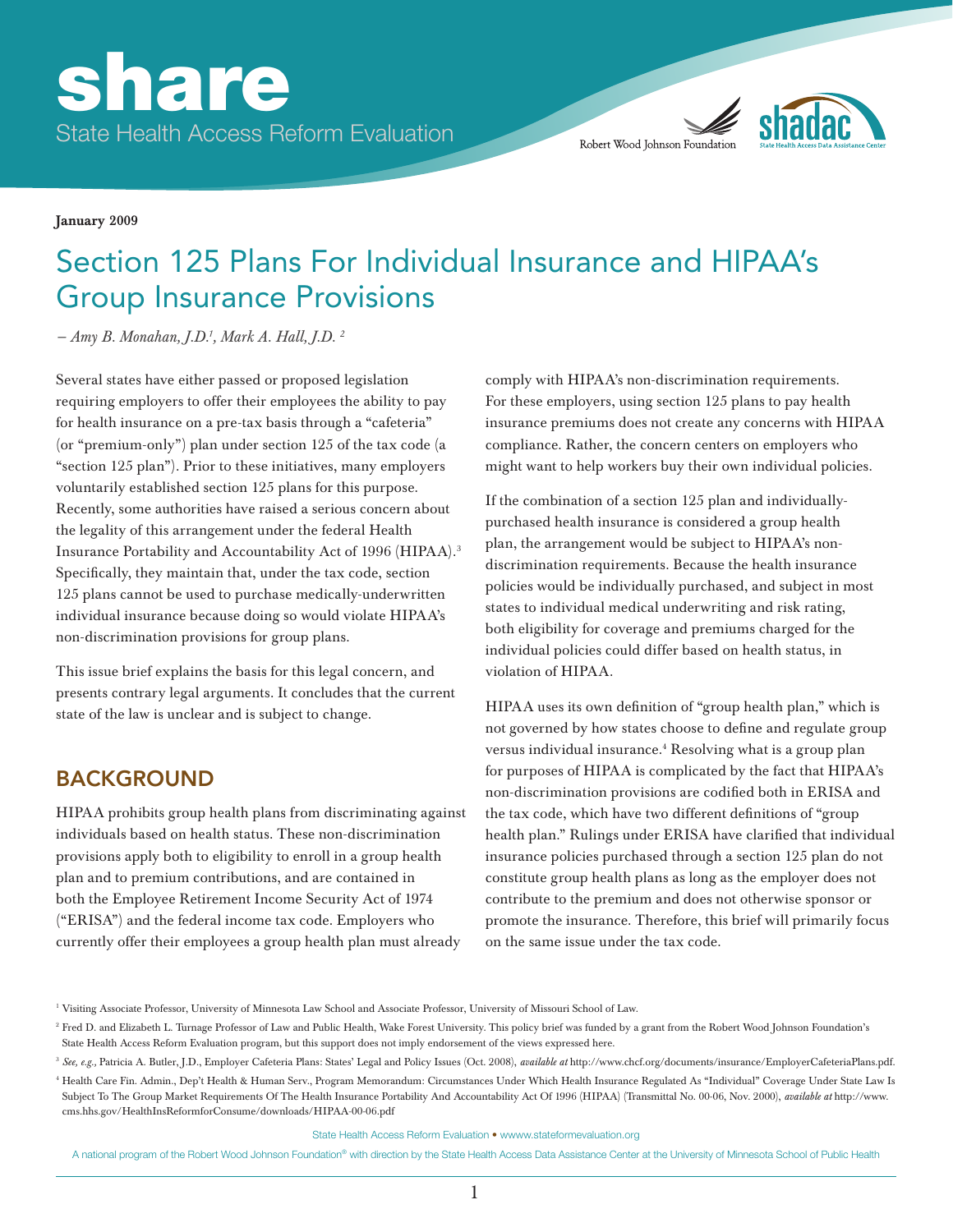## KEY STATUTORY PROVISIONS

The crux of the issue under the tax code is this: in order for funds placed in a section 125 plan to not be taxed to the employee, the tax code considers these funds as belonging to the employer, so they never become employee income subject to taxation. (More technically speaking, section 125 funds are excluded from income because they are used to purchase qualified employee benefits under section  $106$ .)<sup>5</sup> The tax code defines group health plan as a plan "*of, or contributed to by, an employer.*" 26 U.S.C. 5000(b)(1). Even though section 125 funds are perceived as coming from employees' wages (for instance, employees' pay stubs show them as payroll deductions and employees contribute to them through "salary reduction agreements"), tax code regulations technically declare them to be the employer's. Thus, using a section 125 plan to pay for insurance might be viewed as automatically triggering HIPAA's requirements for employer-sponsored group insurance, even when used only to pay for insurance that is issued and stateregulated as purely individual insurance.

If an employee's election to forgo salary in order to pay for health insurance premiums through a section 125 plan automatically makes the health insurance plan "*of, or contributed to by, an employer,*" then employees could not pay health insurance premiums on a pre-tax basis without having such coverage meet HIPAA's requirements for group health coverage (which include guarantee issue, limits on pre-existing exclusion periods, and prohibition of individual risk-rating). There are no regulations, nor any cases, directly interpreting the tax code's definition of group health insurance for purposes of HIPAA.6 However, a Treasury Department official in the Office of Tax Policy has recently agreed with this interpretation, in informal remarks.<sup>7</sup>

## CONTRARY AUTHORITY

#### *Proposed Section 125 Regulations*

Despite the apparent consistency of this interpretation of the tax code, there are several reasonable arguments why using a section 125 plan to pay for individual insurance might not trigger HIPAA's group insurance requirements.<sup>8</sup> First, such an interpretation would appear to be inconsistent with proposed regulations under section 125. Following previous Treasury Department policy, proposed regulations permit section 125 plans to be used to pay "employees' substantiated individual health insurance premiums" ... Prop. Reg. § 1.125-1(m), 72 Fed. Reg. 43953 (Aug. 6, 2007). Logically, if paying for individual insurance through a section 125 plan automatically converted the insurance to a group plan under the Code's definition, then it would be contradictory to say that section 125 plans may be used to purchase individual insurance. Recognizing or allowing the possibility of employee-paid individual insurance seems to suggest that using a section 125 plan does not automatically convert insurance to a group plan. Although these regulations are only proposed, their preamble states that taxpayers may rely on them pending finalization or amendment.

#### *COBRA*

A second argument against this reading of the tax code is that this same definition of group health insurance appears in COBRA's continuation of coverage provisions (which allow workers to remain in a group plan for a period of time after leaving employment). It is not sensible to apply COBRA to purely individual insurance purchased through a 125 plan because the purpose of COBRA is to permit an employee to remain with an employer group plan after leaving employment. Workers who lose employment do not lose eligibility for their individual insurance, for the very reason that it is not actually group insurance. Employees lose only the ability to pay for the insurance through

<sup>&</sup>lt;sup>5</sup> Section 106 provides "[e]xcept as otherwise provided in this section, gross income of an employee does not include *employer-provided coverage* under an accident or health plan." According to proposed Treasury Regulations, when an employee makes an election to pay for health insurance coverage under a section 125 plan, it is considered an election to forgo salary in return for an *employer* contribution toward the benefit. Prop. Reg. §1.125-1(r)(2). As a result, the section 106 requirement that the coverage be *employer-provided* is satisfied.

<sup>&</sup>lt;sup>6</sup> As discussed below, the same definition of "group health plan" is used for other purposes, such as the Medicare Secondary Payer rules and the COBRA continuation coverage rules, and there are interpreting cases and regulations in both of those contexts, but those interpretations do not directly govern HIPAA's non-discrimination provisions.

<sup>7</sup> *See* Butler, *supra* note 3; Employee Benefits Institute of America Manual, 3rd Quarter 2008 Supp. at 329, n. 224.

<sup>&</sup>lt;sup>8</sup> In addition to these arguments, HIPAA's legislative history does not support the position that its group insurance provisions should apply to employees who choose their own individual policies. For example, with respect to the prohibition on exclusions based on health status, the conference committee report states, "[T]his provision is meant to prohibit insurers or employers from excluding employees in a group from coverage or charging them higher premiums based on their health status or other related factors that could lead to higher health costs. This does not mean that an entire group cannot be charged more. But it does preclude health plans from singling out individuals in the group for higher premiums or dropping them from coverage altogether." http://www.house.gov/jct/x-29-99.htm The fair implication appears to be a concern with either (1) insurance products issued on the group market or (2) self-insured plans that cover a group of employees. Neither of these situations is present where individual employees shop on the individual market for health insurance and merely pays such premiums through a section 125 plan.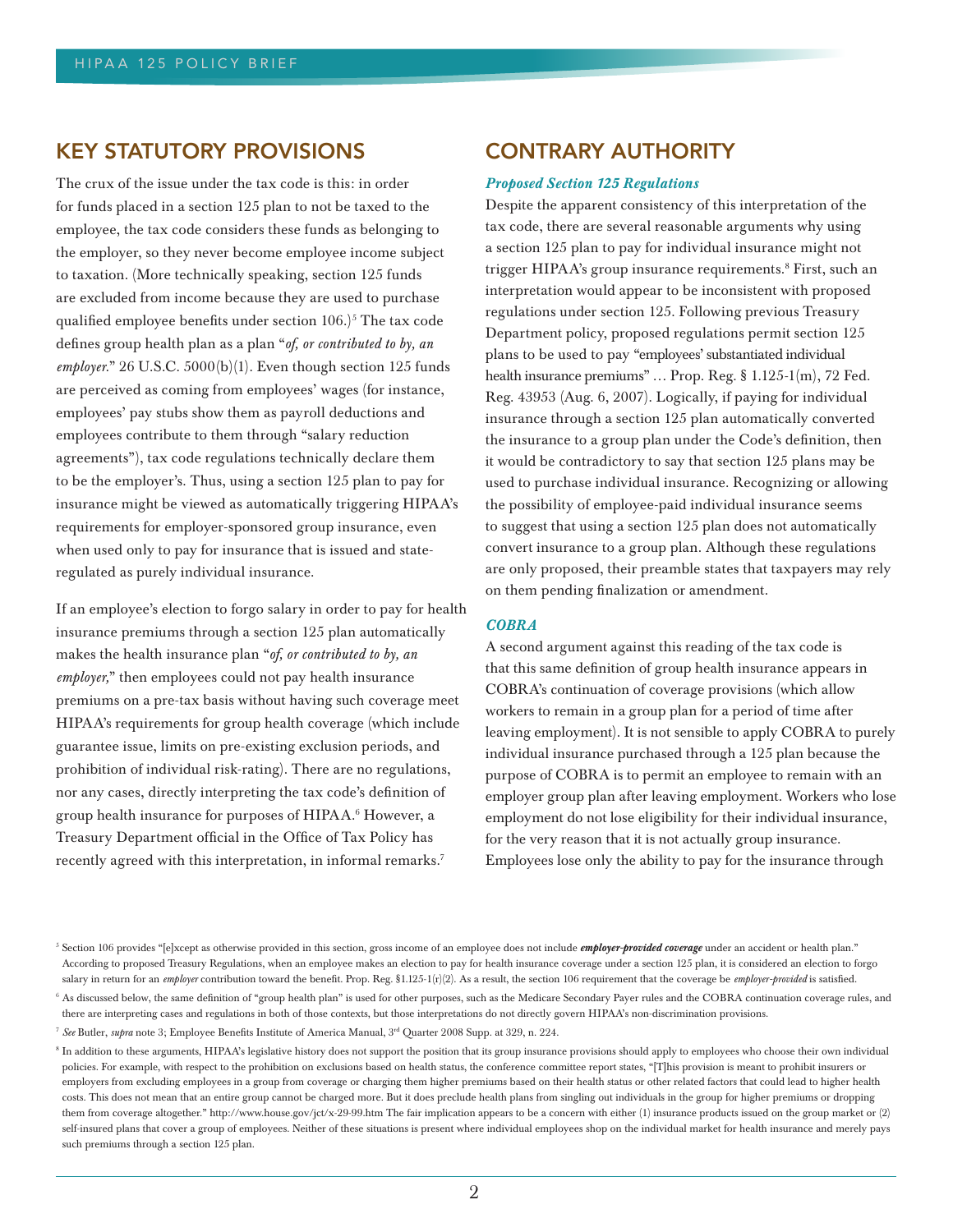an employer's section 125 plan, but COBRA generally cannot restore that ability since the individual is no longer receiving a salary that can be allocated to a section 125 plan.<sup>9</sup>

Therefore, it is largely nonsensical to apply COBRA's "*of, or contributed to by, an employer*" language to this situation. Nor is this required by COBRA's regulations. The regulations are not entirely clear on this point because they confusingly say that they apply to "one or more individual insurance policies in any arrangement [maintained by an employer] that involves the provision of health care to two or more employees" § 54.4980B-2. But this proviso appears directed to types of insurance policies that effectively are the same as employer-sponsored group insurance, even when they are not technically regulated or issued as such. The COBRA regulations do not say that they apply to *any* type of individual insurance, nor do they say that an employee who purchases what undeniably is true individual insurance automatically converts the policy to an employer group plan simply by paying for it through a section 125 plan. (Instead, they say only that insurance that is otherwise a group plan does not lose its group status simply because employees elect it through a section 125 plan.)

#### *Medicare's Secondary Payer Statute*

The tax code's definition of group health plan is also referenced by Medicare's Secondary Payer statute. This has generated the only relevant appellate court interpretation of the "*of, or contributed to by, an employer*" statutory language. *Brooks v. Blue Cross & Blue Shield of Florida*, 116 F.3d 1364 (11<sup>th</sup> Cir. 1997) considered and rejected arguments similar to the ones being advanced here. It held that individual health insurance policies purchased through payroll deduction do not constitute a group health plan, despite the fact that Medicare regulations include "employee-pay-all plans":

The parties have expended considerable efforts in arguing whether or not the inclusion of "employee-pay-all" plans in the definition of "group health plan" in the regulations goes beyond the meaning of the statute. However, we need not address this question because we find that the basis upon which the Insurer Defendants' policies fall outside the statutory definition of "group health plan" is

more fundamental. The Insurer Defendants were simply not providing group insurance or a "plan" of insurance to the Plaintiffs. The pleadings demonstrate that the Insurer Defendants issued *individual* policies of insurance to the Individual Plaintiffs…The Individual Plaintiffs applied separately for insurance with the Insurer Defendants and were issued independent Medigap insurance policies by the Insurer Defendants… Furthermore, the record is devoid of any indication that a group insurance policy, comprehensive policy, blanket policy, or other master plan of insurance was ever issued to any of the Employer Plaintiffs by the Insurer Defendants. *Id.* at 1372-73.

In rejecting more technical regulatory and statutory arguments, the court favored the more common sense view that individual insurance policies purchased by employees with no involvement on the part of an employer other than facilitating payroll deductions do not constitute a group health plan. Although this case did not address precisely the use of section 125 plans, it did address the definition of group health plan in the tax code and so it is highly relevant.

#### *ERISA*

Finally, if the HIPAA provisions in the tax code were interpreted to apply to individual policies purchased through section 125 plans, this would conflict with the fairly settled and court-tested interpretation of the same provisions under ERISA. HIPAA's group plan provisions are codified identically in both the tax code and ERISA. The only difference is that ERISA defines group health plan as one "*established or maintained* by an employer" (rather than "of, or contributed to by, an employer"). 29 U.S.C. §1002(1). The Department of Labor has issued an opinion letter stating that a premium-only section 125 plan is not, by itself, an employee welfare benefit plan governed by ERISA.10 In that ruling, the Department of Labor explained that "provision of this tax-favored treatment… is not the equivalent of the provision of a benefit… It is therefore the position of the Department that the Pre-Tax Plan…does not constitute, in itself, a separate employee welfare benefit plan" under ERISA. Also, ERISA has a safe harbor regulation that declares that ERISA does not apply to arrangements where employers make no contributions to the purchase of group or group-type insurance but merely make such

<sup>&</sup>lt;sup>9</sup> It is possible to pay for COBRA premiums through a section 125 plan only where severance pay is being received, or where an election is made to pay for such premiums through funds placed in a section 125 plan prior to the final paycheck.

<sup>10</sup> DOL Op. Ltr. 96-12A (July 17, 1996), available at http://www.dol.gov/ebsa/programs/ori/advisory96/96-12a.htm .